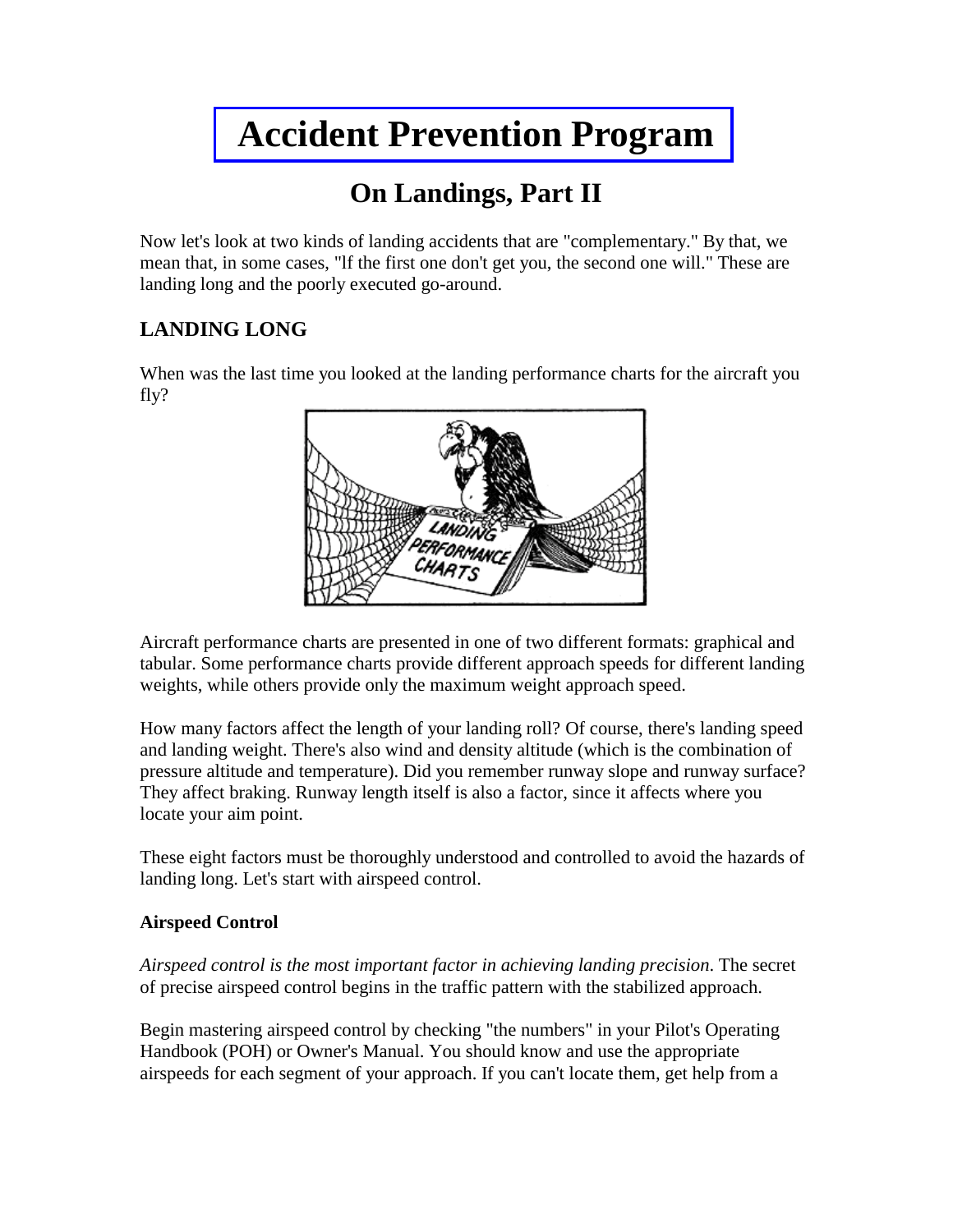knowledgeable flight instructor. But again, manufacturer's numbers should be used when available.

On short final with wings level, your airspeed should be at the recommended approach speed. If that speed is not stated. use 1.3 Vso.

Although the official definition of Vso is qualified in many ways, for purposes of this discussion, Vso is the calibrated power-off stall speed of the airplane in the landing configuration and usually with a forward CG.

There are a few times when the use of 1.3 Vso on short final is not acceptable. First. the recommended approach speed for twin engine airplanes is at or above Vyse, the best single engine rate-of-climb speed, which may be more than 1.3 Vso.

Second, the presence of strong, gusting winds is a problem to be discussed later.

Also, if you are unfortunate enough to be trying to land with an unwanted load of ice (did anybody ever land with a wanted load of ice?) the stall speed will be much higher than normal. If you carry too much airspeed at the moment of touchdown, your roll-out distance ratio will increase by the square of the ratio of your actual touchdown speed over your normal touchdown speed.

ROLL-OUT DISTANCE RATIO

EQUALS...

ACTUAL TOUCHDOWN SPEED

For example, if an airplane that should be landed at 50 knots touches down at 55 knots (10 percent faster, or a factor of 1.1), the ground roll-out distance will be increased by the square of this factor, or 1.21, if all other factors are constant. The distance used from touchdown to a full stop will then be 21 percent greater than for the minimum touchdown speed. This could be ample justification for a go-around.

**ROLL** OUT **V ACTUAL TOUCHDOWN SPEED**  $=$   $\frac{NOL(O)}{DISTANCE}$ V NORMAL TOUCHDOWN SPEED **REQUIRED EXAMPLE:** 60 KNOTS - ACTUAL TOUCHDOWN SPEED 50 KNOTS - NORMAL TOUCHDOWN SPEED OR,  $\underline{60}$  $-$  A FACTOR OF 1.1 OR 10% FASTER 50  $(1.1)^2 = 1.21$ 21% MORE RUNWAY REQUIRED FOR ROLL-OUT.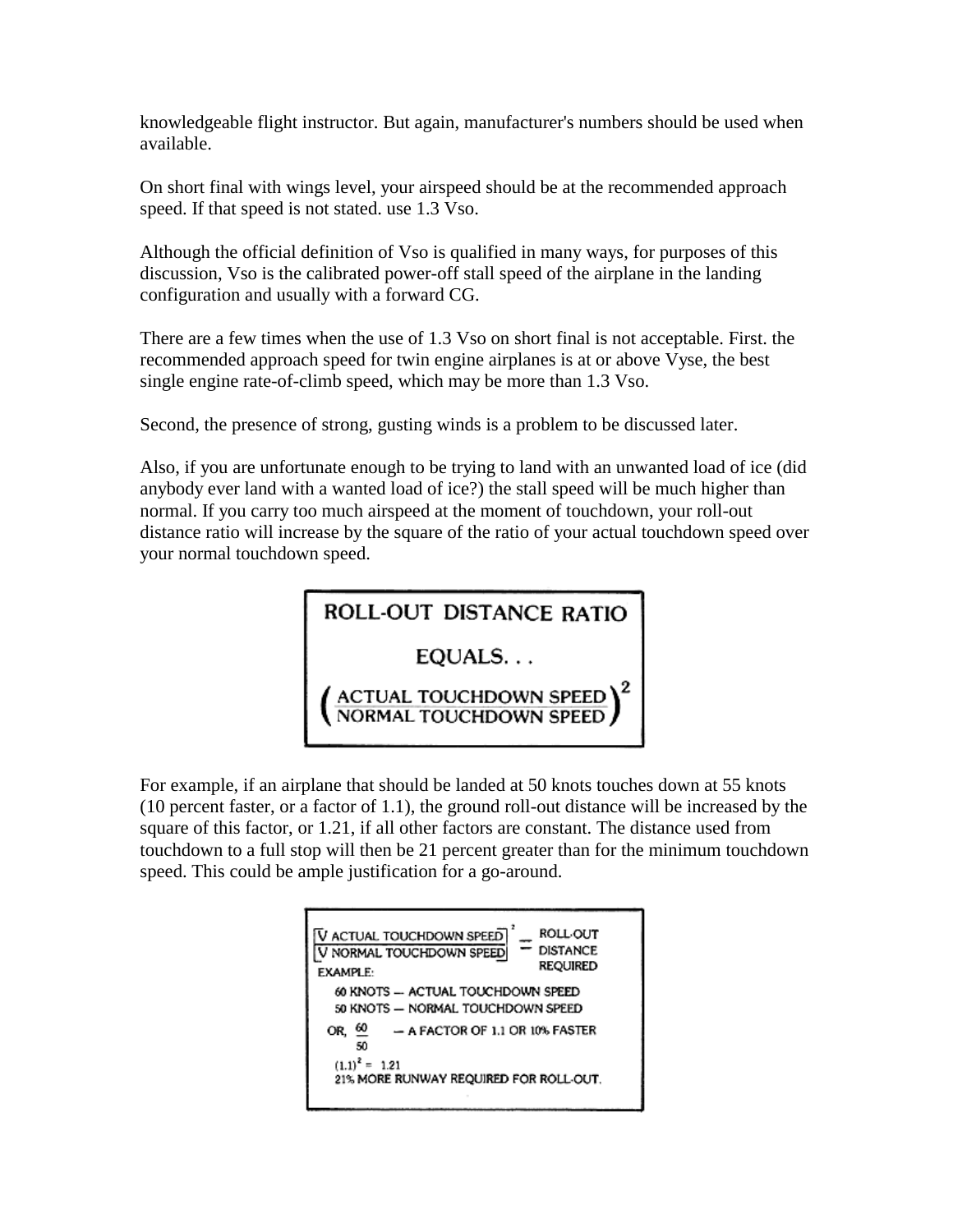An approach flown at 70 knots, or 20 knots faster than your normal approach speed, will require 96 percent more roll-out distance, or nearly double the runway for roll-out alone.

$$
\left(\frac{70}{50}\right)^2 = (1.4)^2 = 1.96
$$
  
OR...  
96% MORE ROLL-OUT DISTANCE REQUIRED

However, at anytime, if you happen to be carrying extra airspeed in the flare, the airplane will float, that is, glide from over your aim point, past the intended touchdown point, until that excess airspeed has dissipated.

Sometimes at a busy airport you're asked to keep the speed up, then land short, and turn off quickly. This can be tough and requires concentration and control. There may be situations where your best and safest option is to tell the air controllers "unable to comply."

#### **Landing Weight**

There are other factors that also lead to landing long.

Did you know that landing "light" can also mean landing long?



Remember, the 1.3 Vso formula is based on the actual weight of the aircraft, not the maximum landing weight. If you use your customary max. weight 1.3 Vso number all the time, you'll "float" as the airplane dissipates the excess energy. Assuming that you'll want to land at or close to the stall, runway distance will be eaten up during the process.

There has been a lot of confusion about this. Many pilots assume that the "lower end of the white arc" on the airspeed indicator is Vso for all landing weights. It is not! It's really the stall speed for maximum landing weight at the most unfavorable CG within the allowable loading range. Depending upon the aircraft's year of manufacture. this "lower end of the white arc" could be marked in either calibrated, or indicated airspeed.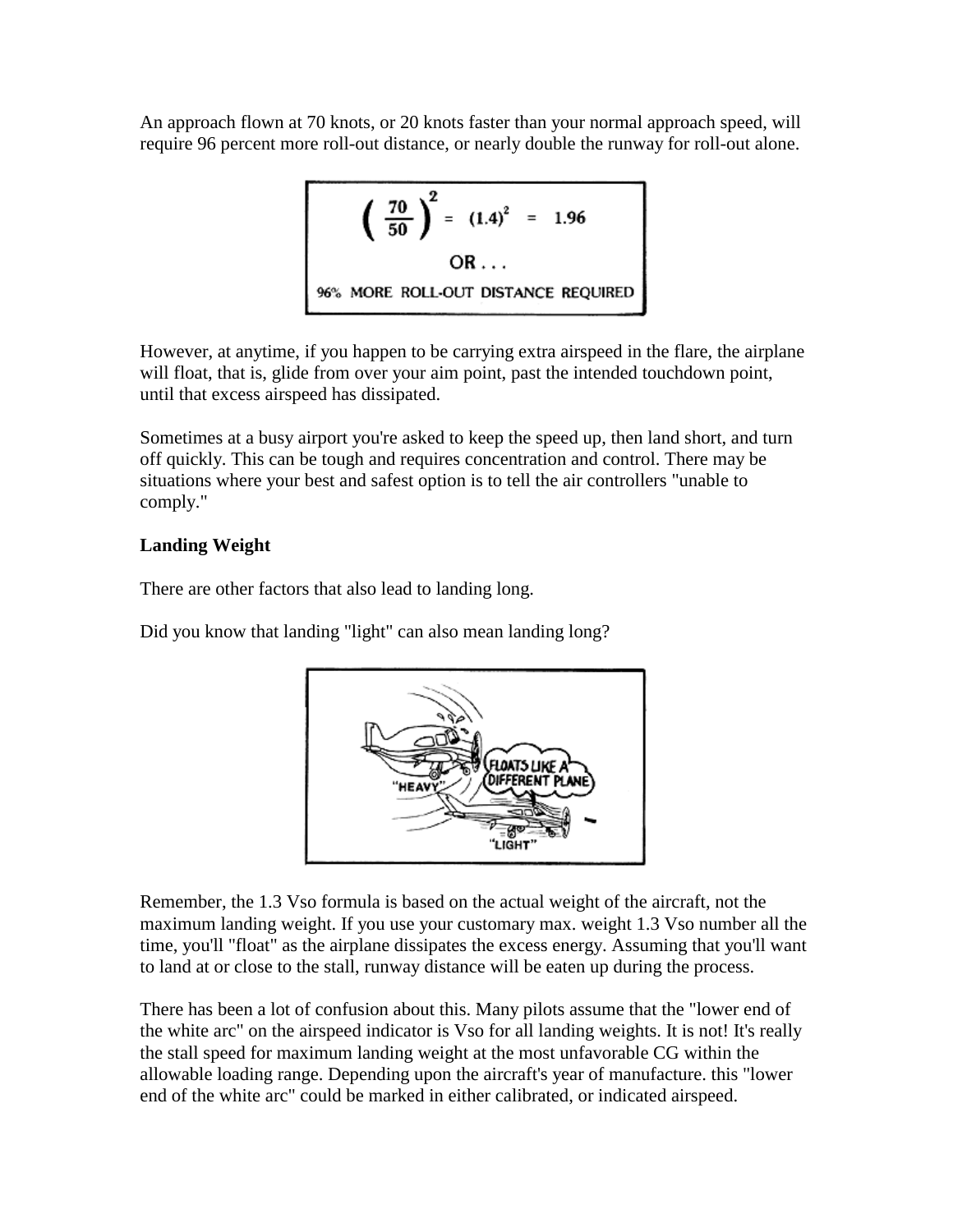

Larger aircraft above 12,500 pounds have detailed and very specific information to determine V-ref for all landing weights as well as other approach speeds at various flap settings. This information is needed for the simple reason that all aircraft stall at slower speeds when they are lighter. In the case of an airliner, that difference in weight can be measured in tons. In a light aircraft, the difference of a few hundred pounds in landing weight can make a similar difference.

#### **THE AIRSPEED INDICATOR-BEWARE!!**

A fine point, but a very important one--airplanes manufactured *before* the mid-1970's had their airspeed indicator color-coded speed range arcs marked in *calibrated* airspeeds, and shown in miles per hour. (Some were marked in both mph and knots.)

To determine 1.3 Vso at maximum landing weight for airplanes built prior to the mid- to late 1970's, multiply the *calibrated* Vso airspeed, (given in the Owner's Manual or marked at the bottom of the white arc), by 1.3.

Most airplanes built *after* the mid-1970's had their airspeed indicators marked in *indicated* airspeed. Check the manufacturer's information about this for *your* specific airplane.

For most aircraft built since the mid- to late 1970's, you must use the calibrated airspeed values as published in your handbook. This is because calibrated airspeed is indicated airspeed corrected for position and instrument error (or what the "perfect" airspeed indicator system would show). Calibrated airspeed should *always* be used to calculate the proper approach speed at any landing weight, and then converted to indicated airspeed for practical use.

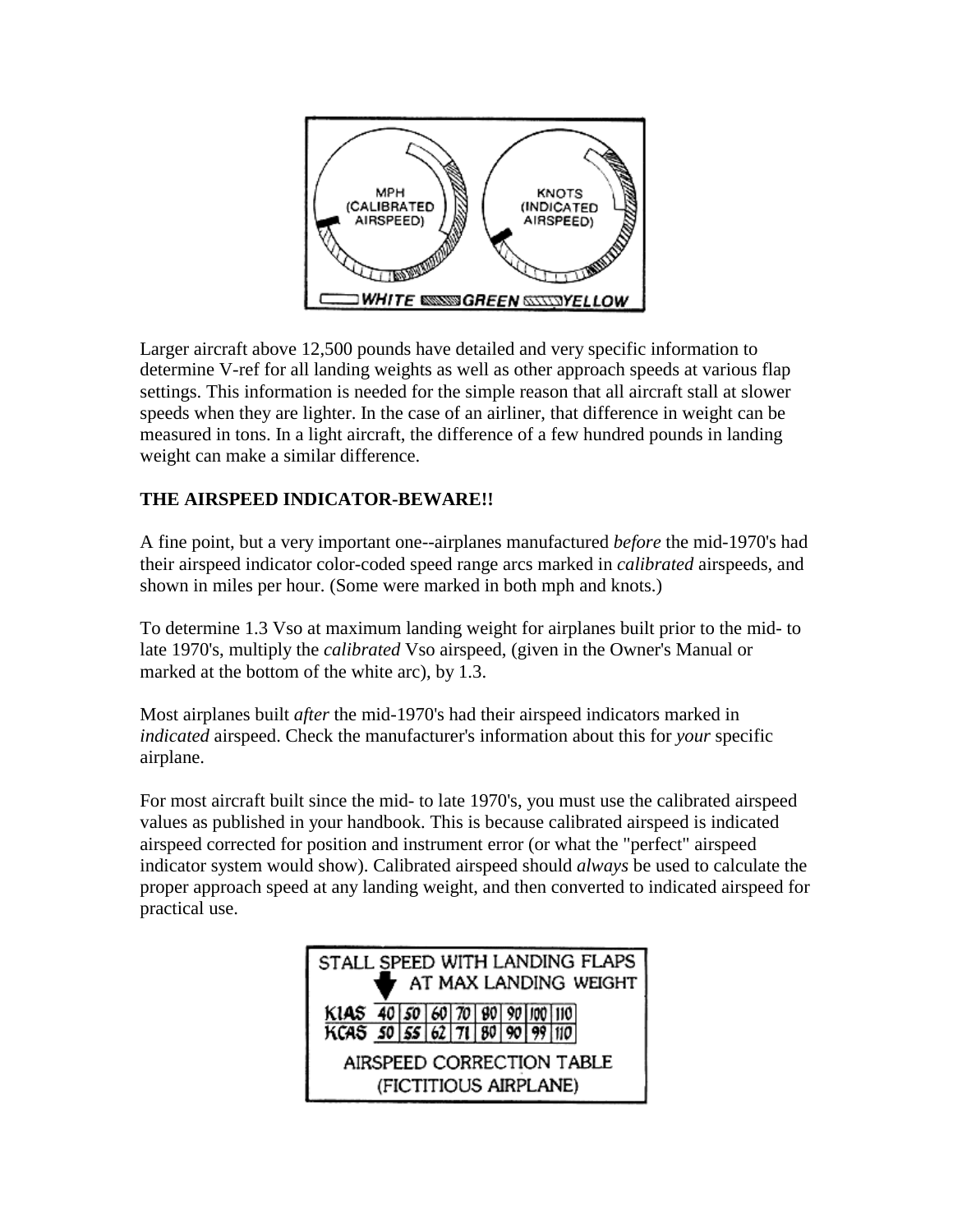You should do this because, for some airplanes, the indicated airspeed near the stall has a significant error.

As an example: if, by mistake, indicated airspeed is used as the maximum weight stall speed Vso (here it's shown as 40 knots), 1.3 Vso would be 1.3 times 40. or 52 knots IAS, or about 57 knots, CAS (using the table), giving a margin of only seven knots above the 50 knot CAS stall speed.



However, using calibrated airspeed as Vso  $\dots$  1.3 x 50 = 65 knots CAS. Referring to the correction table, the indicated airspeed for an approach (at max landing weight in smooth air) would be 63 knots IAS, giving an actual safety margin of 15 knots above the "real", or calibrated stall airspeed. However, it will look like a margin of 23 knots on your airspeed indicator!



This is how you can estimate the approach airspeed for airplanes that do *not* provide approach speeds as a function of reduced landing weight. For airplanes *without* a table of approach speeds as a function of reduced weight, a rule-of-thumb is to reduce the *calibrated* approach airspeed for the maximum weight of your aircraft by one-half *of the percentage of the weight decrease.*

For example, if the airplane's weight is 20 percent below maximum, you would decrease the approach calibrated airspeed by one-half of that, or by 10 percent.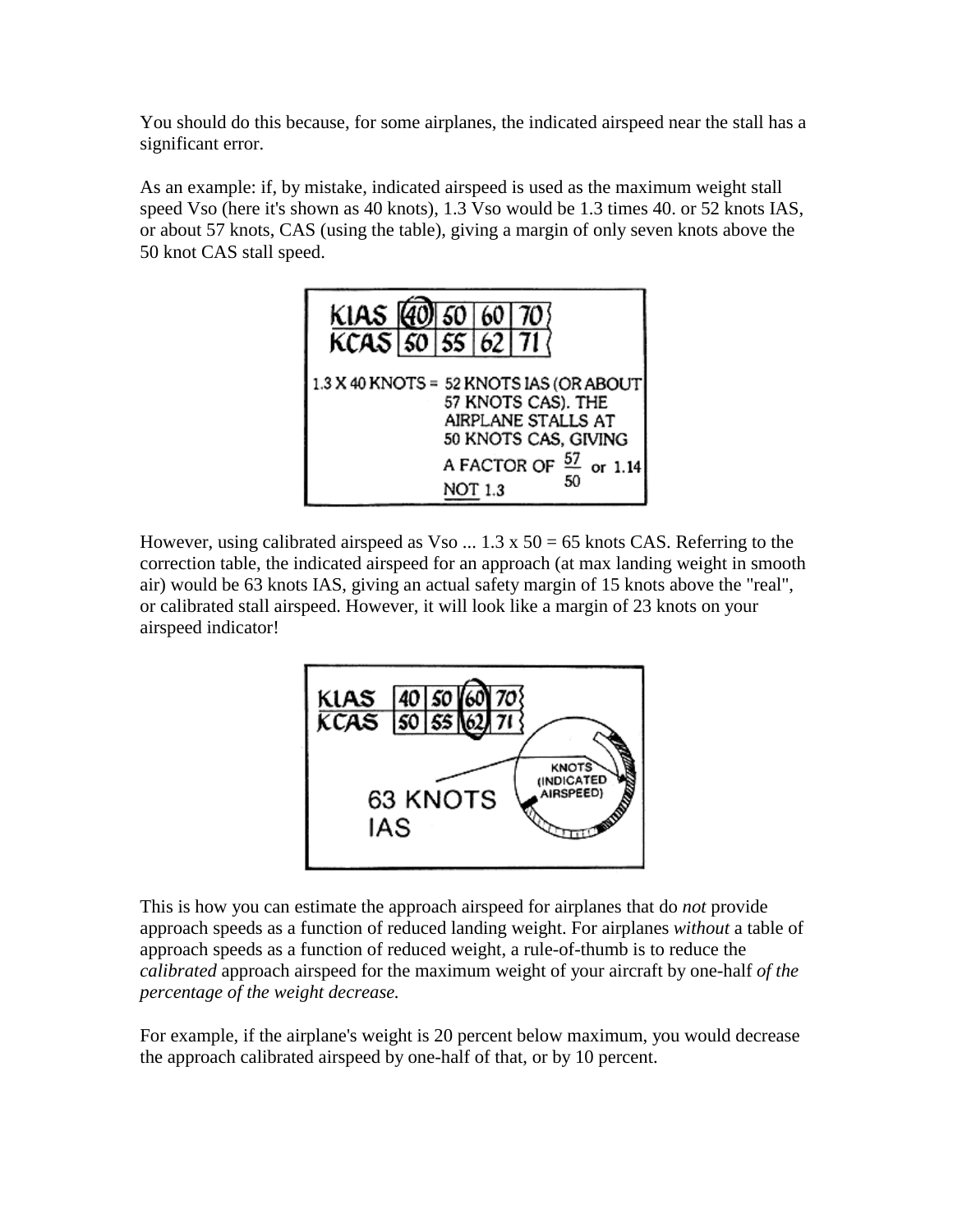Example: for an airplane with an approach speed of 65 knots CAS at maximum landing weight (found earlier by multiplying the landing speed Vso by 1.3, (i.e., 1.3 x 50 knots  $=$ 65 knots CAS), if you fly an approach with a 20 percent decrease in weight (or at 80 percent of the maximum landing weight) the new approach speed would be 65 knots (minus) (10% of 65), or 59 knots CAS, or 56 knots IAS, according to the correction table.



Remember, 1.3 Vso gives you a safety margin, but only after all maneuvering is completed. So use 1.3 Vso on *short final only.*

A warning about setting up your own approach speeds: The manufacturer may require a particular approach speed for *all* weights because during certification flight testing it was found that for stability and control reasons, or for go-around safety, a fixed speed is required. Check on this for your airplane.

#### **Wind and its Impact on Landing Long**

Wind is another major factor in landing long. To determine the effect of wind on landing roll-out, consult your performance charts. But you might be surprised to learn that a light headwind is not to be counted in rule-of-thumb computations for a decreased landing roll unless it exceeds ten percent of your *touchdown* speed.

Any tailwind does have a significant impact on your landing roll-out, and has the same effect as excess airspeed on touchdown in no-wind conditions. So beware!

A tailwind compounds your landing roll-out distance by the square of the ratio of the tailwind component. plus your "actual" touchdown speed over your normal touchdown speed.

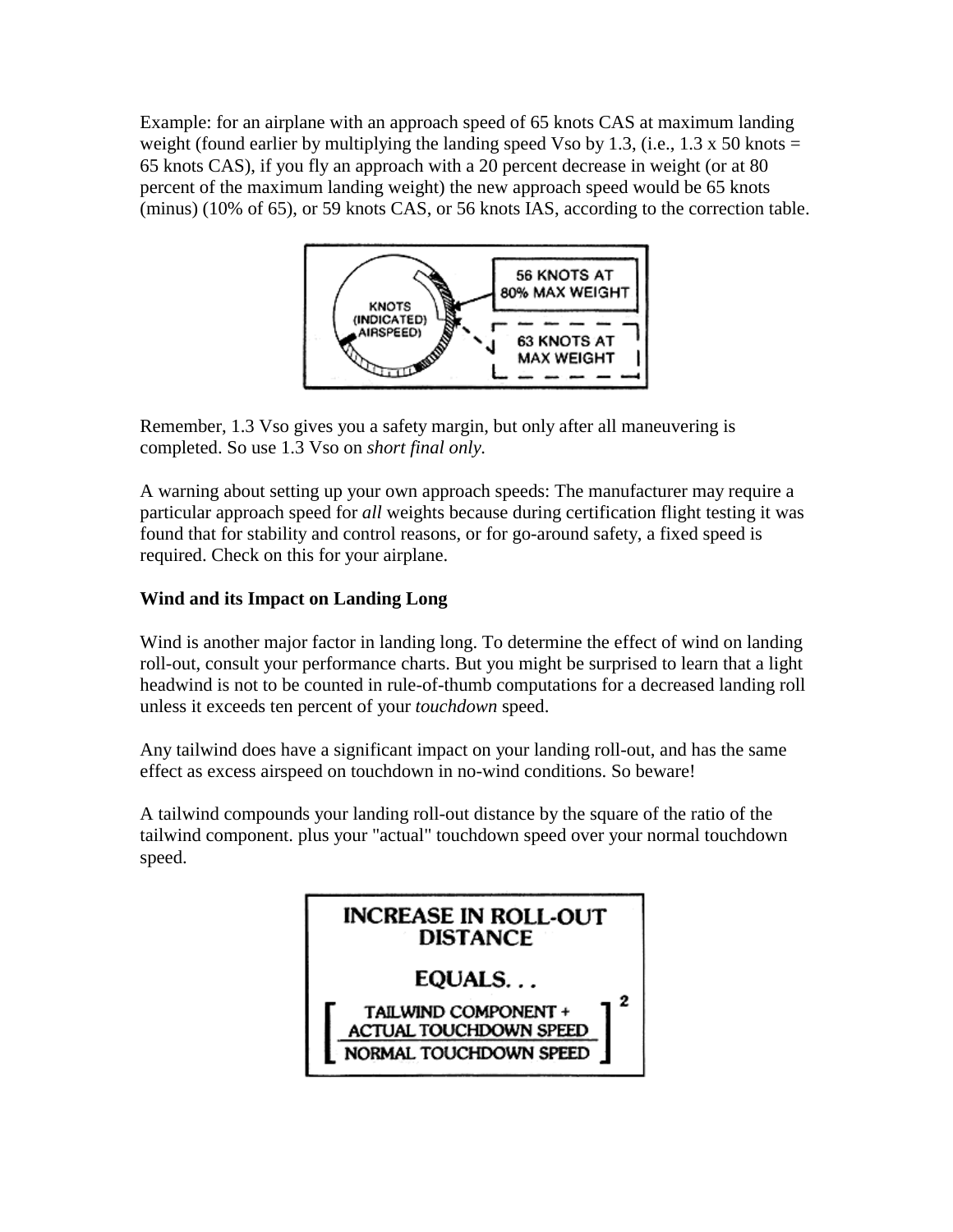For example, if your normal landing speed is 50 knots CAS, and you have a 10 knot tailwind, and you also touchdown 10 knots too fast, that is, at 60 knots CAS, you will almost double you landing roll-out distance, if all other factors are equal.

$$
\left(\frac{60+10}{50}\right)^2 = 1.96
$$
  
OR...  
96% MORE ROLL-OUT DISTANCE REQUIRED

*If all that sounds too complicated, just don't land downwind.*

#### **RULE-OF-THUMB TO ESTIMATE LANDING ROLL-OUT DISTANCE WITH A HEADWIND**

Here's how you can estimate your landing roll-out distance when landing with a headwind component:



For headwind components below 5 knots treat all winds as calm.



For a headwind component greater than 10 percent of the normal touchdown speed (in CAS), the rule-of-thumb is 0.9 minus (the head wind component over the normal touchdown speed) ... all this times the no-wind landing roll-out distance, which then equals the new, estimated landing roll-out.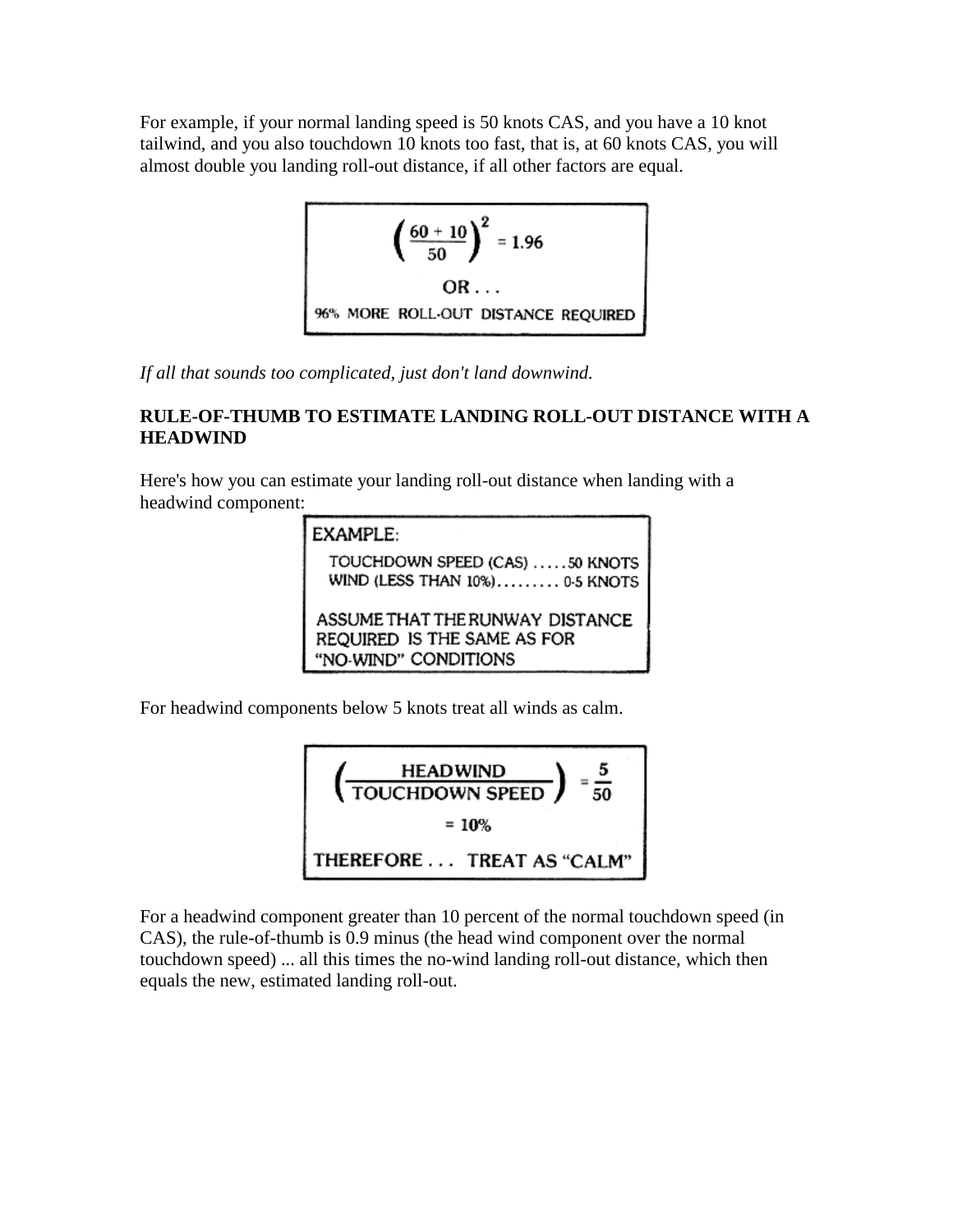| EXAMPLE:                                           |
|----------------------------------------------------|
| "NO-WIND" LANDING ROLL-OUT  1000 FEET              |
| TOUCHDOWN SPEED (CAS) 50 KNOTS                     |
| HEADWIND COMPONENT 10 KNOTS                        |
| $0.9 - \frac{10}{50} = 0.9 - 0.2 = 0.7$            |
| ESTIMATED LANDING ROLL-OUT = 0.7 X 1000 = 700 FEET |

If you land with a tailwind, as the following example shows, a 10 knot tailwind will increase your touchdown speed from 50 knots (your normal touchdown speed) to 60 knots, or 20 percent, a factor of 1.2. Squaring this gives 1.44, and multiplying 1.44 times your no-wind ground roll-out distance gives an expected ground roll of 1440 feet. Thus, if a 10 knot headwind in the previous example had shifted to a 10 knot tailwind, the expected landing roll-out distance of 700 feet (again, from the previous example) would be *more than doubled.*

| EXAMPLE:                                        |
|-------------------------------------------------|
| "NO-WIND" LANDING ROLL OUT  1000 FEET           |
| TOUCHDOWN SPEED (CAS) 50 KNOTS                  |
| TAILWIND COMPONENT 10 KNOTS                     |
| THEREFORE, GROUND SPEED AT TOUCHDOWN = 60 KNOTS |
| = 1.2 TIMES NORMAL TOUCHDOWN SPEED              |
| $(1.2)^2 = 1.44$<br>50                          |
| 1.44 X 1000 = 1440 FEET EXTRA RUNWAY            |
| ROLL-OUT DISTANCE REQUIRED                      |
|                                                 |

#### **CAUTION:**

**Remember, though, these rules-of-thumb are just that, they're to teach you the advantages of landing with a headwind, and conversely, the hazards of landing with a tailwind. They aren't intended to substitute for manufacturer's information. Consult your Pilot's Operating Handbook or Owner's Manual for specifics.**

#### **Wind Gusts**

The gust factor, the difference between the steadystate wind and the maximum gust, should be factored into your "short final" approach airspeed in some form. It should also be added to your various "approach segment airspeeds" for downwind, base, and final.

One recommended technique many pilots use is to divide the gust factor by two and add this to the normal approach speed.

> **APPROACH SPEED WITH GUSTING WINDS =** WIND GUST + NORMAL APPROACH SPEED  $\mathbf{2}$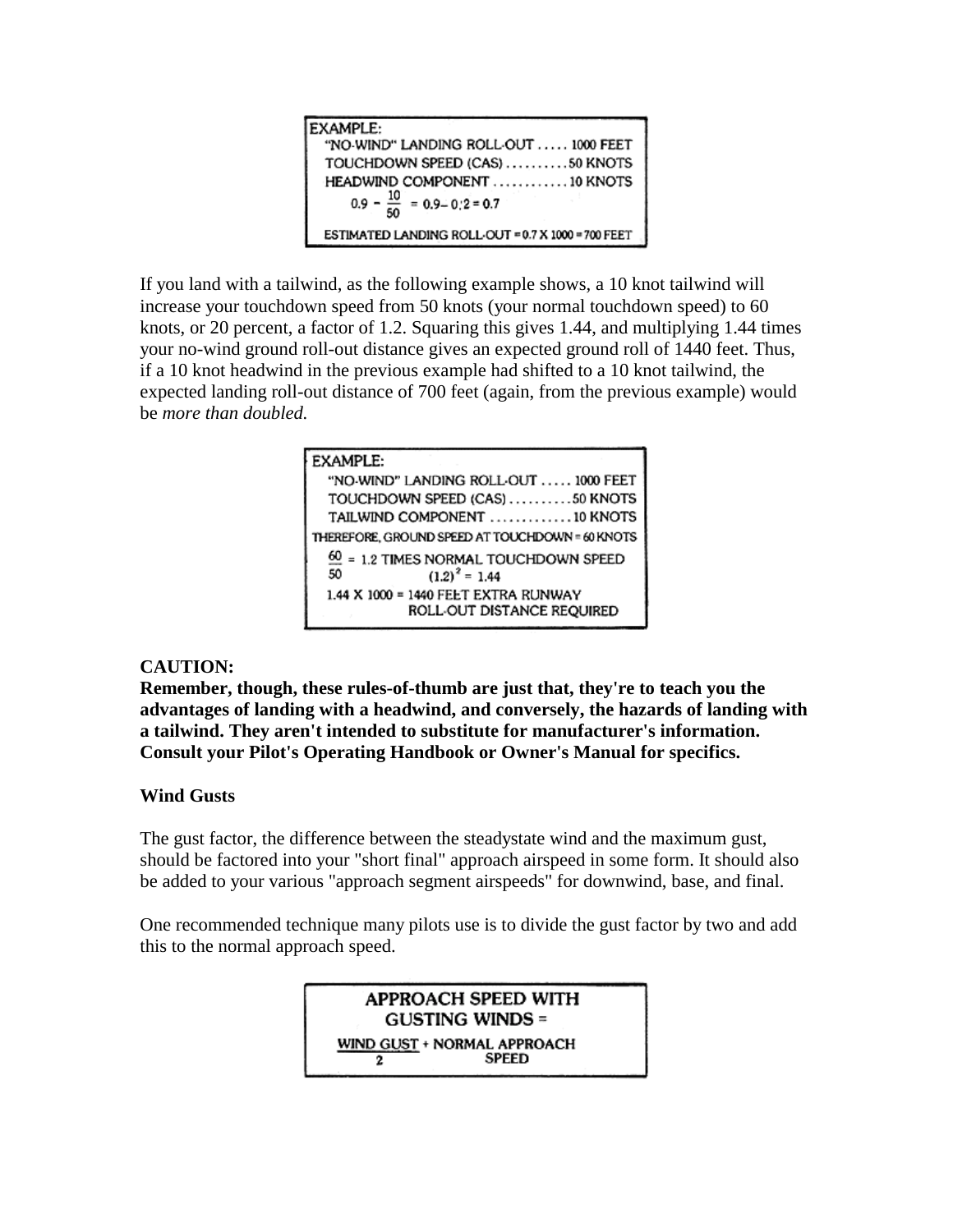Some pilots add all of the steady wind and half the gust, or all of the gust and no steady wind. To increase safety, your final approach airspeed needs to be precisely calculated, then precisely flown. But don't forget-your approach airspeed and whatever gust factor you select to add to your final approach airspeed should be flown only *after* all maneuvering has been completed and the aircraft has been lined up on the final approach.

## **Accident Prevention Program**

## **On Landings, Part II (Continued)**

#### **Runway Slope**

FAA "utility airport" design standards allow maximum grades of up to two percent-or about 1.2 degrees of slope. For these airports, runway slope is a relatively minor factor. But runway slope can be a real factor at an airport not built to government standards.

If you do attempt a landing on an inclined runway, the rule-of-thumb is to always land uphill-wind and obstacles permitting.



#### **Density Altitude**

You'll remember that density-altitude is the combination of pressure altitude and temperature. These two variables can be read directly from the altimeter (at the 29.92" Hg. setting) and the outside air temperature (OAT) gauge.

Once you know pressure altitude and temperature, Pilot's Operating Handbooks provide tables or graphs that allow you to determine the effects of density-altitude in one step.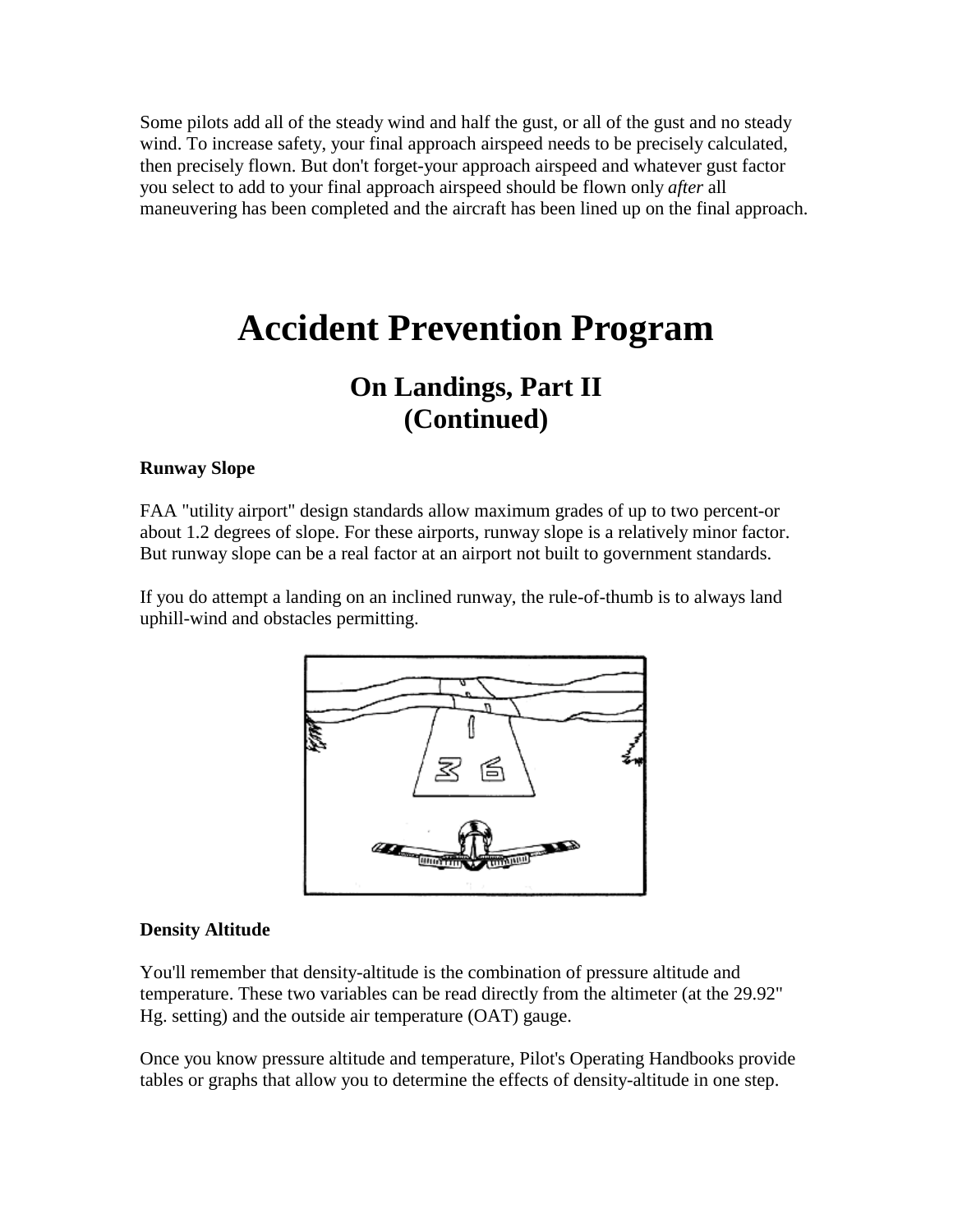Older airplane publications use a two-step method requiring the use of pressure altitude and OAT first to determine density altitude, then use density altitude to determine the effects on aircraft and engine performance.

Although density altitude doesn't have a great effect on landing roll-out as it has on takeoffs, remember that high density altitude means higher true airspeeds and, therefore, longer runway requirements. High, hot, and humid means that there may be a potential need to lean the fuel-air mixture on landing to assure good engine performance in case of a go-around.

Figure on adding about five percent to the landing roll-out for each additional one thousand feet of density altitude.

#### **Runway Surface**

Runway surface makes a big difference on landing long because it plays a big role in braking.

A dry concrete runway offers one of the best braking surfaces while a runway covered with wet, clear ice has one of the worst. Most other conditions fall somewhere between the two.

How to brake on dry surfaces? Don't begin to brake as soon as you touchdown. (We're not talking about a maximum "slam on" effort here.)

Right after touchdown, the airplane is still producing lift and a premature application of brakes does nothing more than leave two expensive skid marks on the runway.

Apply brakes after all three wheels are on the runway and the airplane has slowed to at least 25 percent below touchdown speed. In fact, for most airplanes aerodynamic drag is the single biggest factor in slowing the aircraft in the first quarter of its speed decay. Brakes become increasingly effective as airspeed and lift decrease.

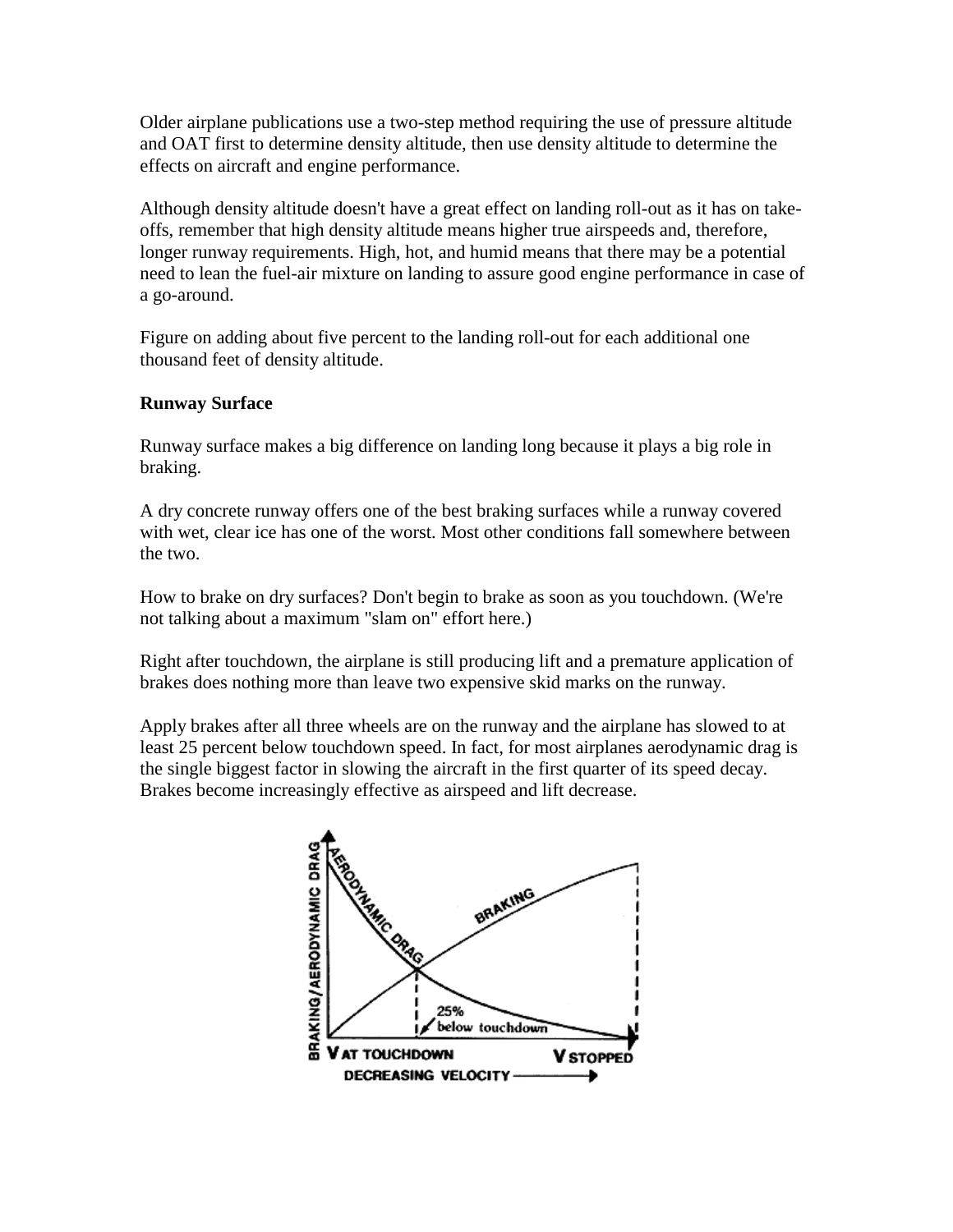There are two ways to increase braking effectiveness on landing roll-out. First, some Handbooks and Owner's Manuals suggest that retrading the flaps will decrease lift and put more weight on the gear. It's really best, however, to wait on flap retraction until you're clear of the runway and less busy, especially in retractable gear aircraft where a misidentified control could lead to a gear-up landing.

Instead, the safest way to increase braking effectiveness is to hold the wheel or stick full back as you firmly and smoothly apply brakes. Back pressure is needed because the airplane tends to "lean" forward with heavy braking. This is especially important in taildraggers but is important for nosewheel types as well.

Grass is a much less effective braking surface. Wet or frost-covered grass is even worse.

Of course, be sure to avoid surprises by checking brake pedal pressure before entering the traffic pattern. Make this a habit.

If brakes are soft, mushy, or they "floor-board," land on a longer runway and on one as nearly aligned into the wind as possible.



Best braking results are always achieved with the wheels in an "incipient skid condition." That means a little more brake pressure would lock up the wheels entirely. In an incipient skid, the wheels are turning, but with great reluctance.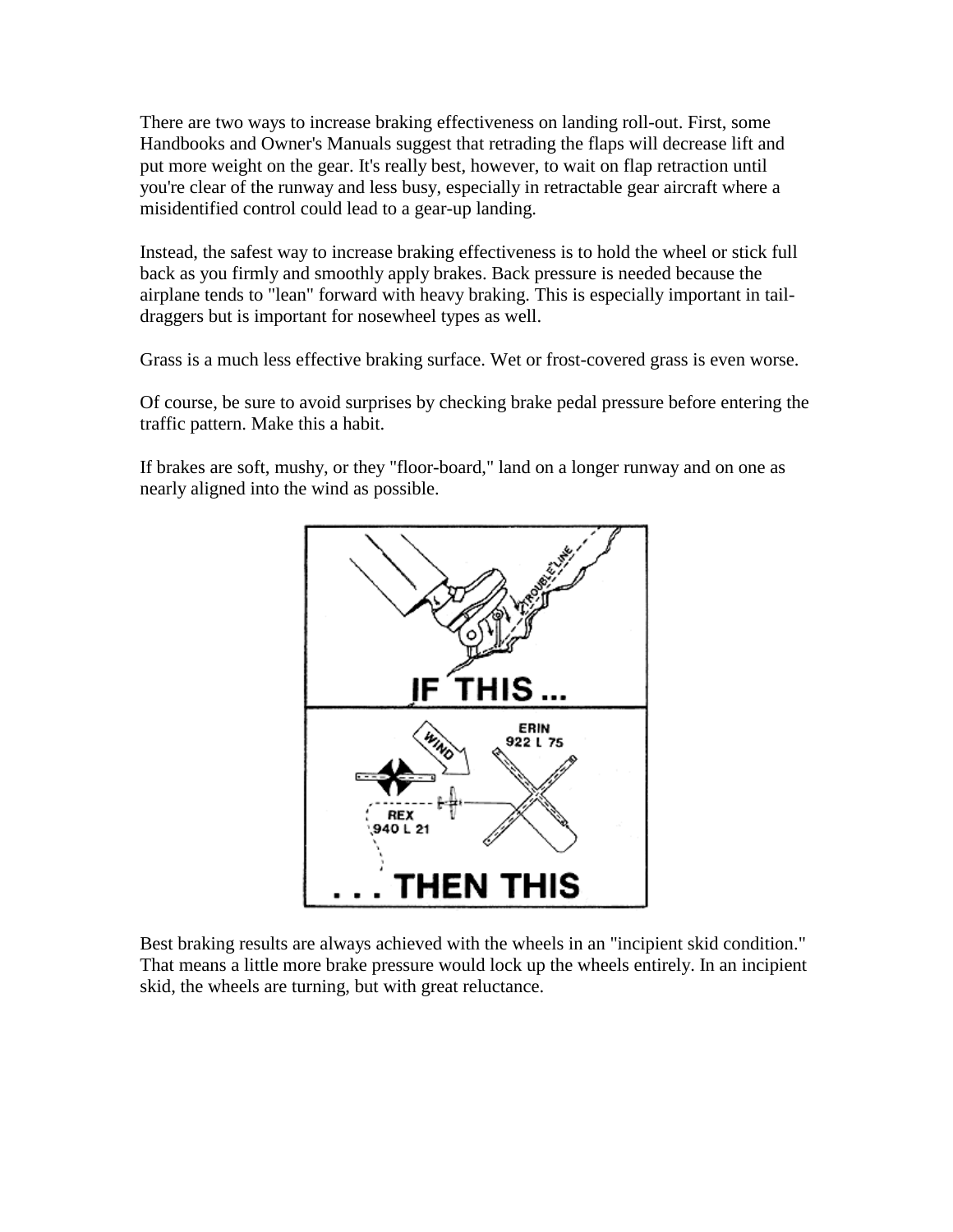

Whatever you do, don't lock the wheels. Braking effectiveness drops dramatically in a skid-and tires could be damaged.



Airline flight crews routinely inspect the condition of their tires prior to each flight-you should, too. And don't just check for depth-of-tread and proper inflation. Look for cuts, bald spots, dry rot, etc.

#### **Runway Length**

Length is also a factor in landing long. Did you know that an otherwise helpful nonstandard VASI can turn a 2,100 foot runway into an 1,800 foot runway? That's because the airport operator who installed the non-standard VASI will locate the aim point for you, and it may be several hundred feet down the runway to start. Be alert for this because a displaced aim point associated with a non-standard VASI will not be identified in airman publications.

#### **WHEN THINGS DON'T GO RIGHT-THE GO-AROUND**

A properly executed go-around is one of the best accident avoidance procedures available to pilots, even though it's one of the least used.

But, if not properly executed, it can result in an accident-and one much more serious than landing long.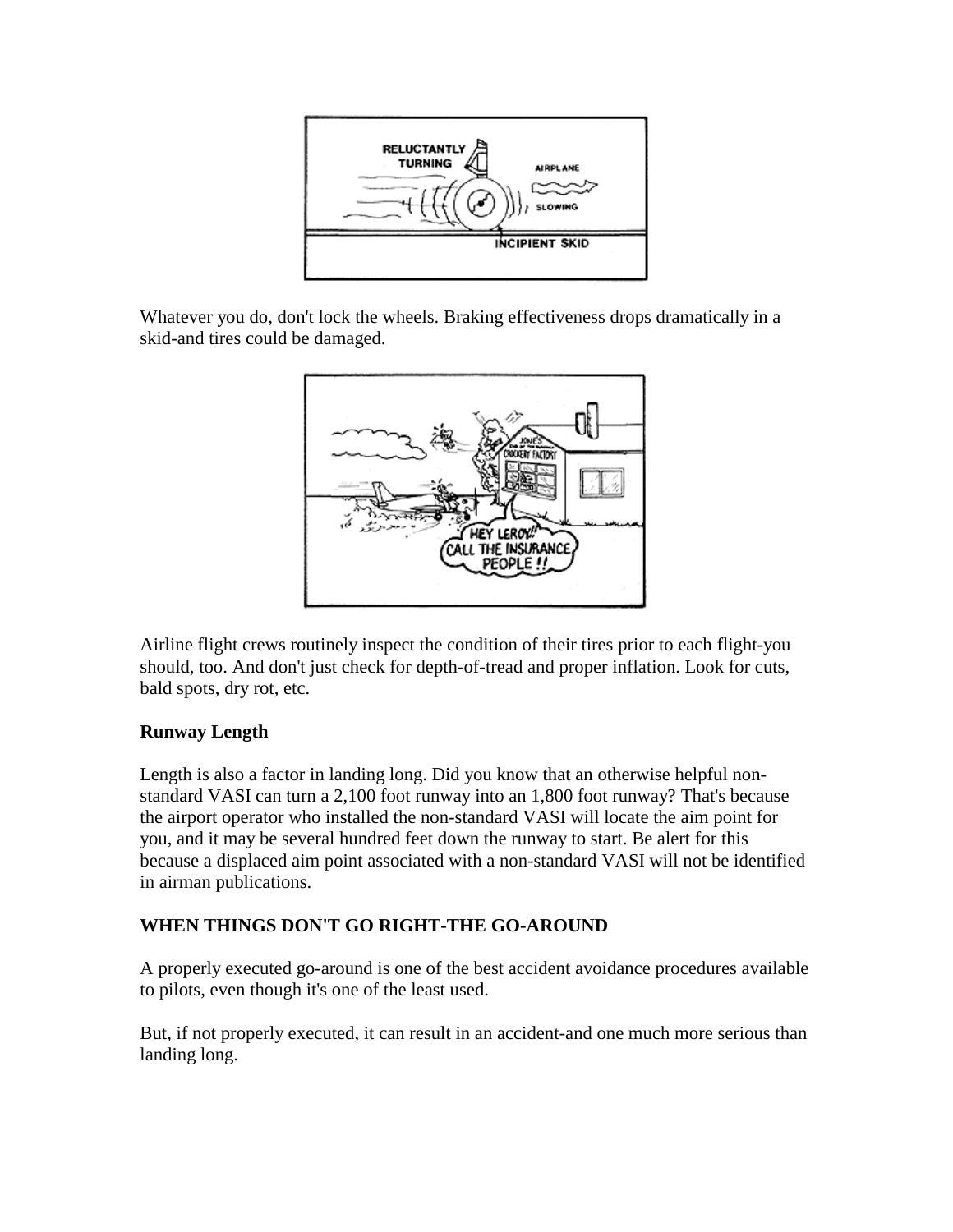

Official reports concerning go-around accidents frequently cite "pilot indecision" as a cause. What usually happens is pilot fixation-trying to make a bad landing good, resulting in a late decision to go around. It's natural, since the purpose of an approach is a landing.



But delay costs valuable runway stopping distance. It also causes loss of valuable altitude as the approach continues.



If there is any question about making a safe touchdown and roll-out, take the airplane around. And do it early.

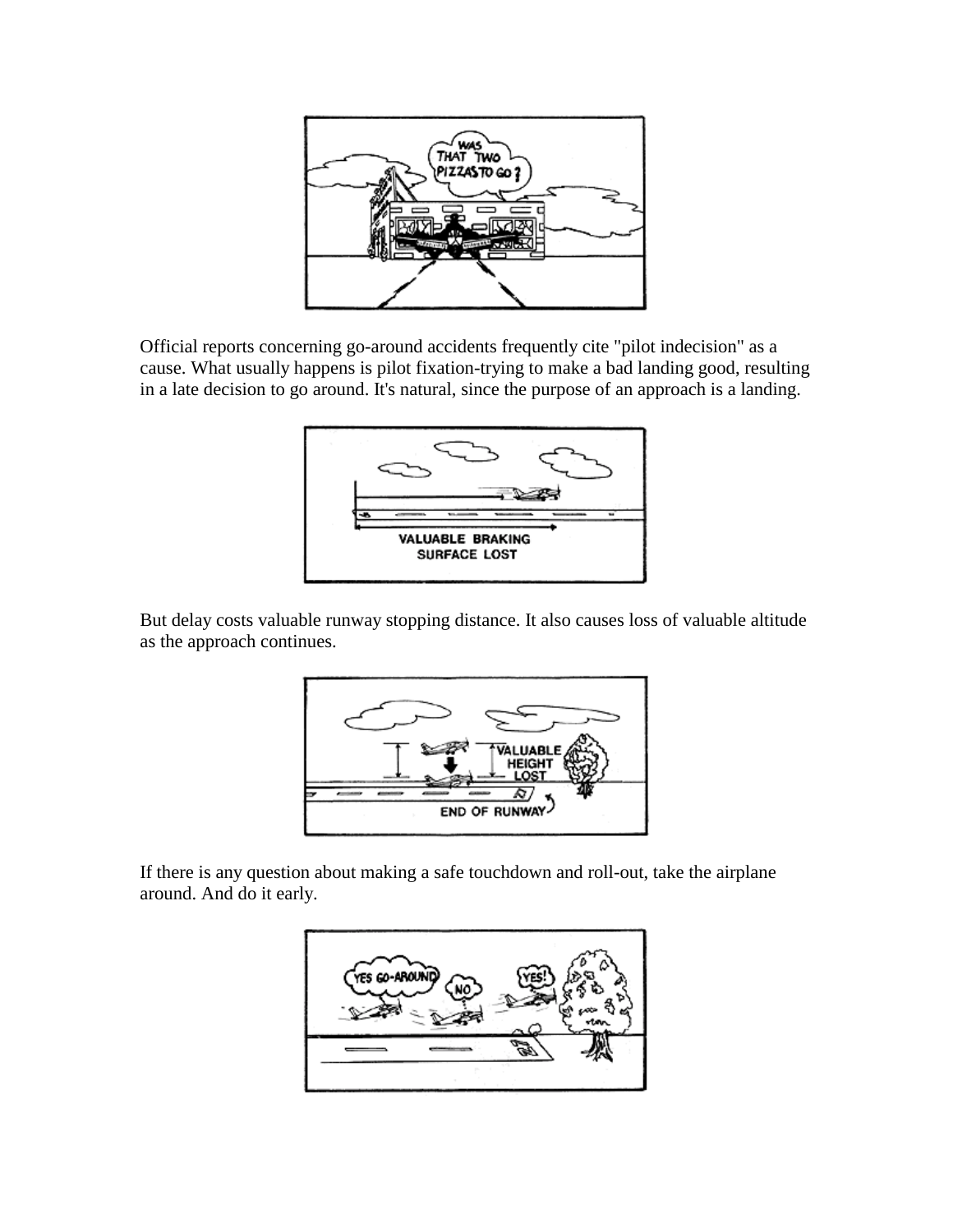Treat the go-around as a normal procedure, not an abnormal or emergency action. Always be prepared to go-around. Experienced pilots always determine in advance a goaround point on the runway. If they haven't touched down by that point, it's go-around time.

But remember, high density altitude or rising terrain may put your go-around point at some point before you even reach the runway. So plan ahead.

As for go-around technique, your POH or Owner's Manual should be your "Bible." So review it periodically.



Follow these steps:

*Power* is the single most essential ingredient. Every precaution must be taken to assure that power is available when you need it. For example, at a high density altitude airport, be sure your mixture is leaned ahead of time. Other pre-landing checklist items to assure that go-around power will be available include use of carb heat, as necessary, and full RPM on the Prop.

*Planning ahead* is another step. Know what you'll do in case of trouble and where and when you should do it.

*Stick to your decision.* Once you decide to go-around, stick to it! Too many airplanes have been lost because a pilot vacillated, changed his mind, and tried to land after all.

First and foremost. FLY THE AIRPLANE. Forget UNICOM, forget the passengers for the time being. Make sure maximum available power is applied and stays applied. Place the carb heat selector in the "off" position. Watch engine limits such as manifold pressure in turbocharged aircraft or EPRs and the like in turbines.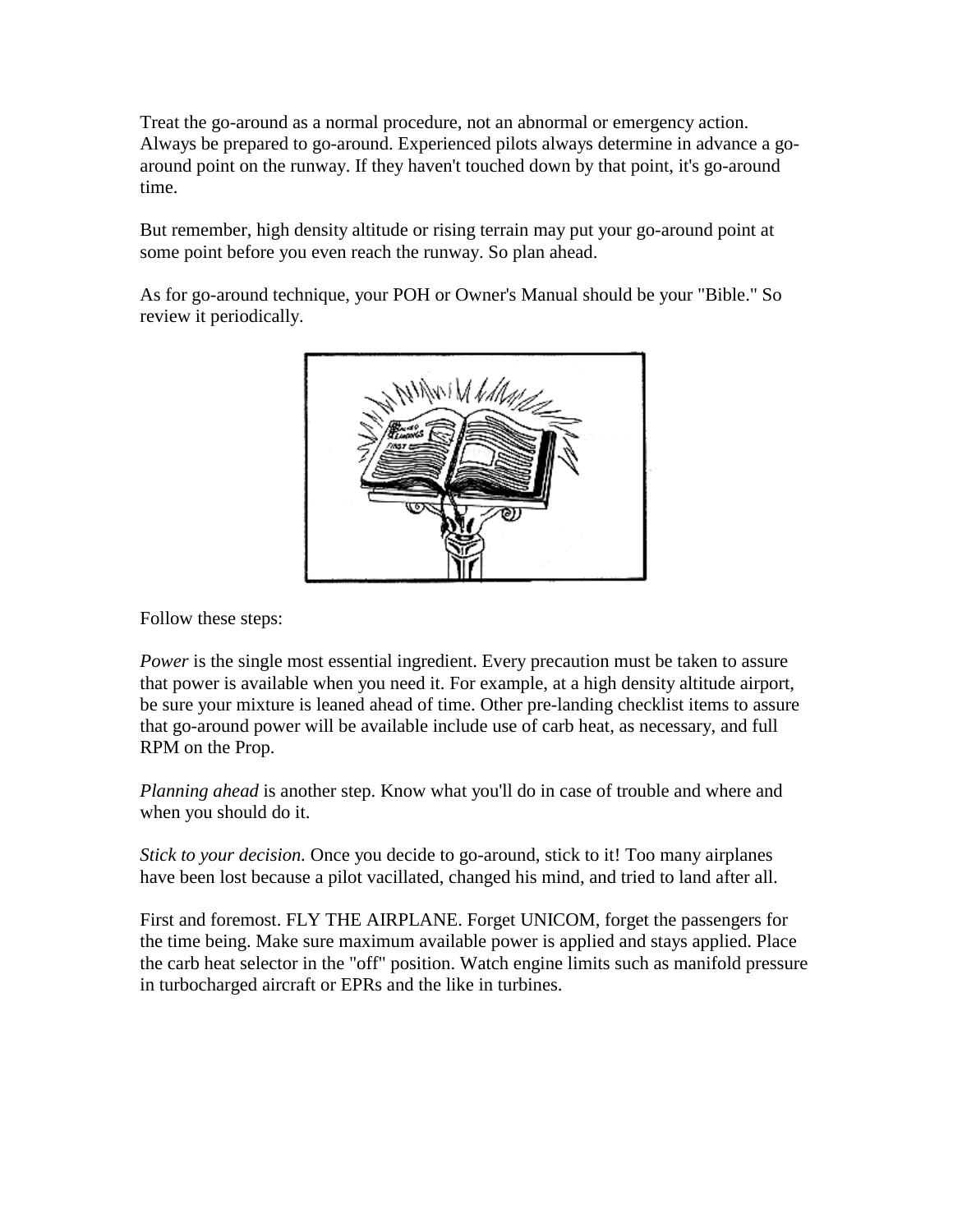

Trim to maintain proper pitch control.

Establish a positive rate-of-climb and cross-check inside with outside references.

Then and *only* then, slowly retract flaps, further adjusting the pitch attitude. Only after establishing a positive climb, retract the gear if so equipped. As speed increases, accelerate past your best-angle to your best rate-of-climb speed. Adjust cowl flaps as necessary.

As you climb out, adjust your track over the ground to stay slightty to the right side of the runway so you can watch for departing traffic. Now, only after the aircraft is under control, communicate with tower or with UNICOM.

On the way around for another attempt, be especially sure to use your checklist. A goaround is the best time for a break in normal habit patterns. There's stress. Normal tasks are out of order.

More than one pilot has landed gear-up after a go-around.